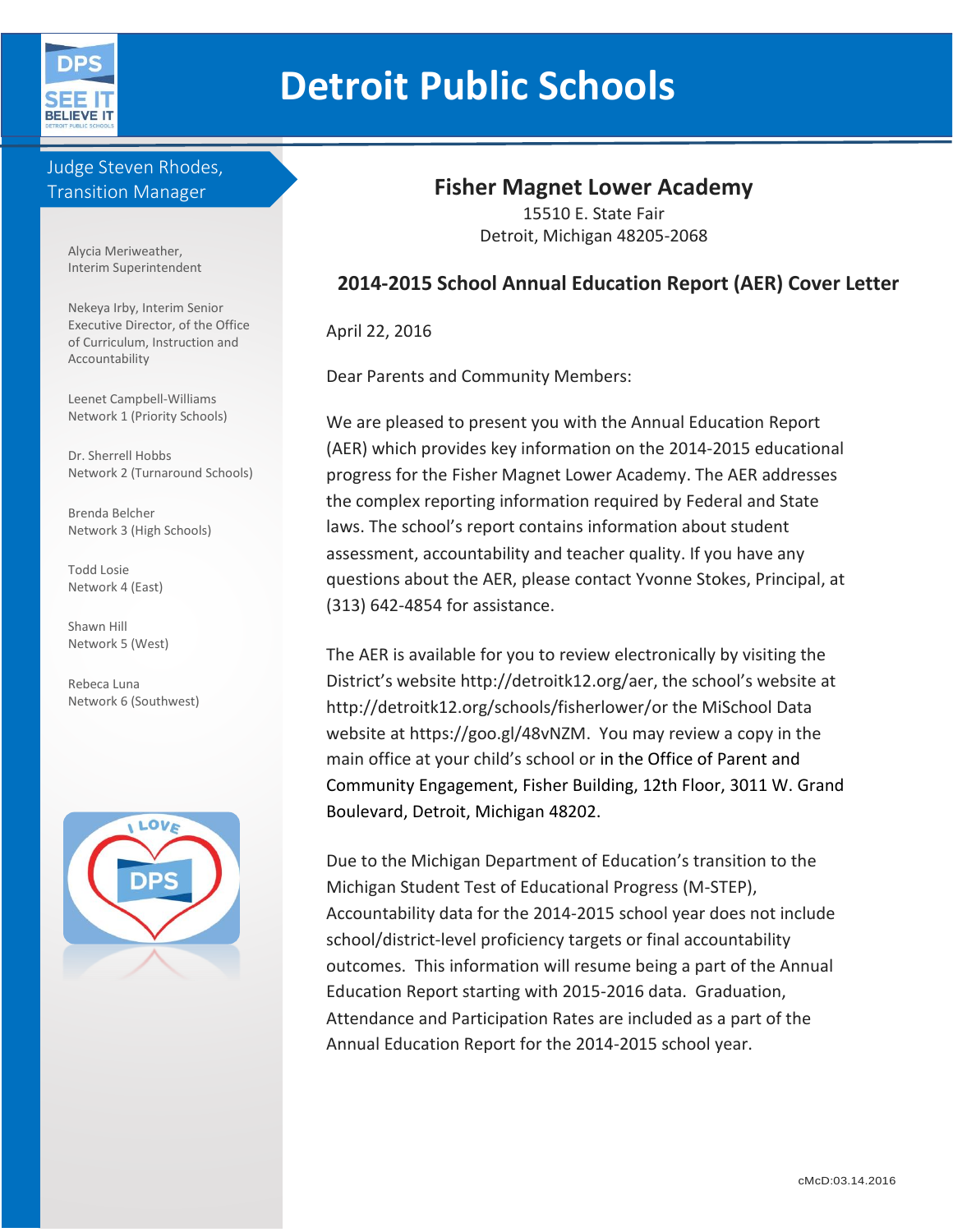The key challenges for our school are as follows:

#### **We did not meet the 90% attendance rate goal.**

The attendance rate for the All Students subgroup is 83.54%.

#### **We did not test 95% of our students.**

- Only 93.49% of the All Students; 93.27% of the Black; 93.30% of the Economically Disadvantaged and 87.50% of the Students with Disabilities subgroups were assessed in English Language Arts.
- $\clubsuit$  Only 82.02% of the All Students; 82.35% of the Black and 81.61% of the Economically Disadvantaged subgroups were assessed in science.

We are working to meet our challenges with assessment participation and student attendance. Improving student attendance and truancy prevention is a priority for our school. In the document entitled "Every Student, Every Day Community Toolkit to Address and Eliminate Chronic Absenteeism (USDOE, 2015), it is noted that students who are not in school cannot learn and frequently drop out. Truant students often engage in high-risk behaviors that may lead them to encounters with the juvenile justice system. We will work with students, parents, the community, business partners and stakeholders to improve student attendance.

Per the United States Department of Education, "A student is chronically absent if he or she misses as few as **two (2) days** of school a month." That is eighteen (18) absences for the school year. The following strategies are taken from Every Student, Every Day Community Toolkit to Address and Eliminate Chronic Absenteeism ~ Take Action to Help Eliminate Chronic Absenteeism.

#### **Parents and Families can help improve student attendance by:**

- Making getting to school, on time, every day a high priority in your family.
- Talking with your child(ren) about the important of school attendance from an early age and the negative effects of too many absences.
- Creating a safe space for your child to share what's keeping them from participating in school on a regular basis, when necessary.
- Having a back-up plan for getting your child to school when there are difficulties with transportation, family illness or other challenges.
- Scheduling doctor and other appointments for after-school hours, whenever possible.
- Monitoring students' school attendance to make sure your child is in class every day.
- Contacting your child(ren)'s school to discuss supports and services that can help your child maintain regular school attendance.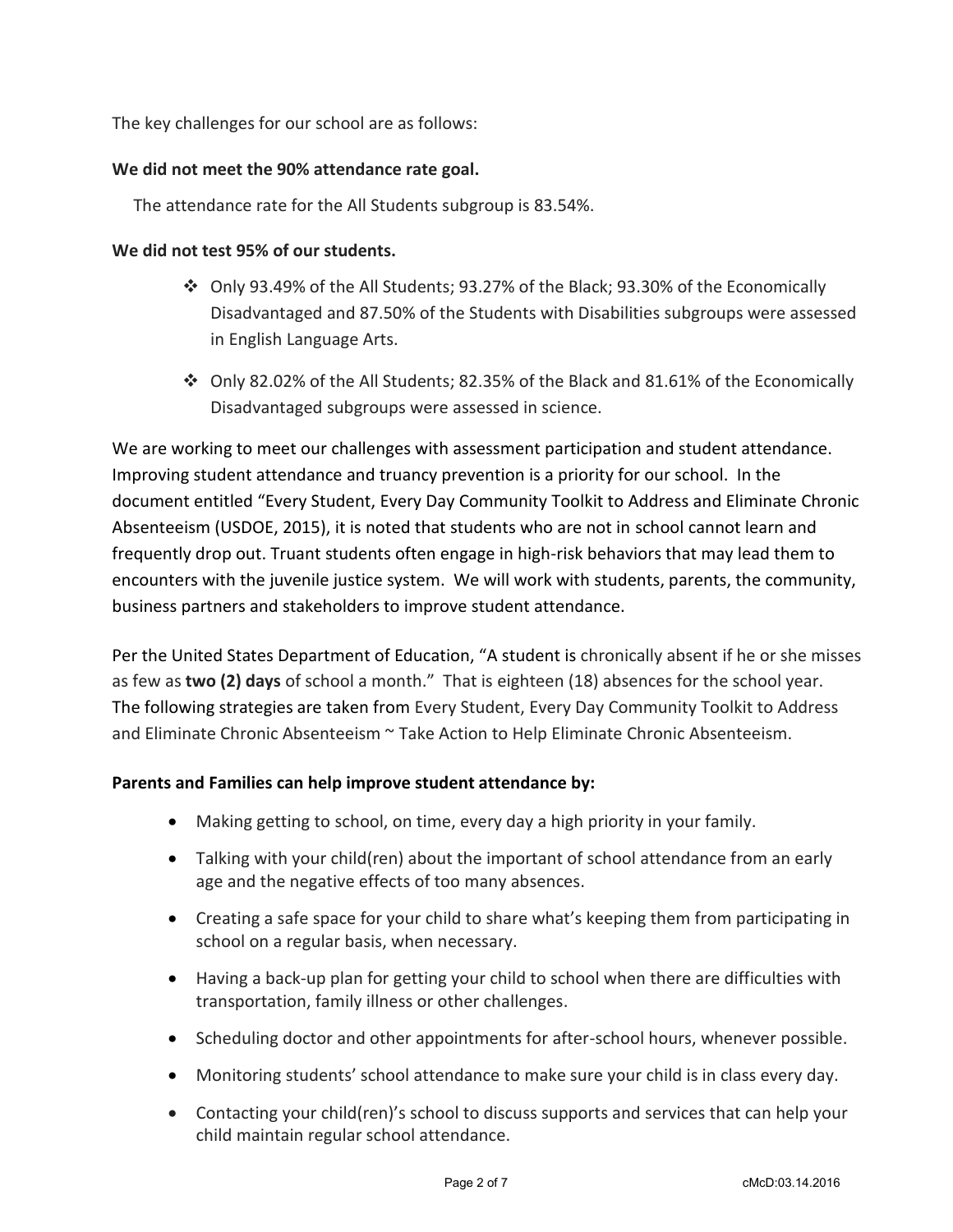#### **Students:**

- Help your friends and classmates understand what chronic absenteeism is missing more than 10 percent (18 days) of school days in a year.
- Attend school every day, encourage your friends to attend school every day and remind them that every absence from school matters.
- Talk with your school principal and teachers about the kind of support that you and/or students in your school need in order to attend school and be successful at school every day.
- Be active in your community to support projects to help eliminate chronic absenteeism and support other young people in school.

## **Parent Involvement**

Parents will be encouraged to participate in on-going learning activities to support their child's learning. Parents are invited to attend the annual Title One Meeting, Open House, Curriculum Night, Science Fair, Math Bee, Spelling Bee, and Donuts for Dads/ Muffins for Moms. At these activities, teachers will provide parents with tools to help their child be more successful in school. Fisher Lower also tries to keep parents involved through positive feedback on school success; flexible scheduling for activities; homework for parent; welcome packs and a directory of community resources. Parents are encouraged to join the school improvement team. School Improvement Team members that represent the Parent Advisory Council on Student Achievement (PACSA) will share information with PACSA members during their parent meetings. At the end of the school year, surveys are distributed to the parents to gauge their satisfaction with the school's program and determine what workshops would be helpful to them so they can help their children at home.

State law requires that we also report additional information.

# **Process for Assigning Pupils to the School**

#### **Open Enrollment Initiative**

Detroit Public Schools has an "Open Enrollment Initiative." This initiative allows students to elect to attend any Detroit Public School without being required to live within the boundary for that school. The "Open Enrollment Initiative" does not apply to the Examination High Schools or Application Schools. Parents may enroll their child(ren) in the school of their interest as long as the school has not reached capacity for their particular grade. Enrollment preference is given to students who live within the boundary of a school. It should also be noted that transportation will not be provided for students who select a school outside of the boundary of their home school. "Open Enrollment Initiative" resources can be found on our website at: [http://detroitk12.org/resources/prospective\\_students/](http://detroitk12.org/resources/prospective_students/)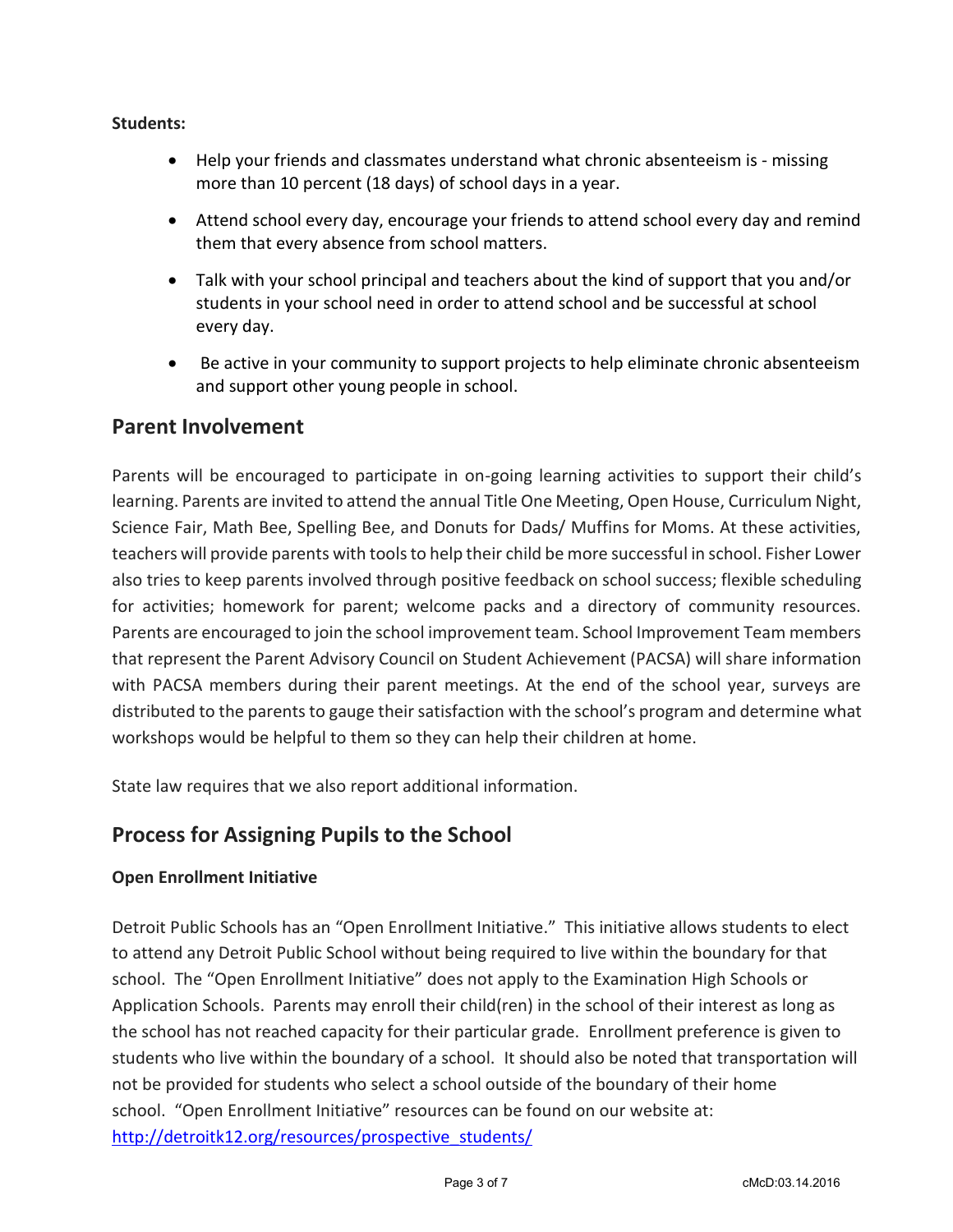#### **Application Schools**

Detroit Public Schools has twenty-two (22) schools that require an application for enrollment. Families can apply during the application process window. Applications are open to families of current Detroit Public Schools students as well as those newly enrolling or attending school elsewhere. The District uses one application for its Application Schools. Please note requirements on the application for submission of report cards, test data, transcripts, essay and Grade Point Average information. Schools also may have other individual entry requirements. Be prepared to provide behavior reports.

#### **Examination High Schools**

During the Examination High Schools application window, all 8th grade students attending public and non-public schools are eligible to apply for admission to the 9th grade at Cass Technical High School, Renaissance High School and Martin Luther King, Jr. Senior High School's Mathematics, Science and Applied Technology (MSAT) and Center for International Studies and Commerce programs. Residency is not required. During the beginning of the school year, students must complete and submit an application to take the placement examination.

An application is available at:

- All Detroit Public Libraries
- All Detroit Public School's Middle Schools
- Detroit Public Schools Parent Resource Centers
- Detroit Public Schools Research and Assessment Office located in the Support Services Complex Building A - 1425 East Warren Avenue

Students must submit an application to be eligible to take the examination. Completed applications and all required documents must be submitted to the student's current school or the Detroit Public Schools' Office of Research and Assessment. Detroit Public Schools' students who submit an application will test at their middle school. Non-Detroit Public Schools' students who submit an application will be notified of their testing date and location by mail. Applications may be mailed.

## **School Improvement Status**

| Year      | <b>School Improvement Status</b> |  |
|-----------|----------------------------------|--|
| 2014-2015 | N/A                              |  |
| 2013-2014 | Priority                         |  |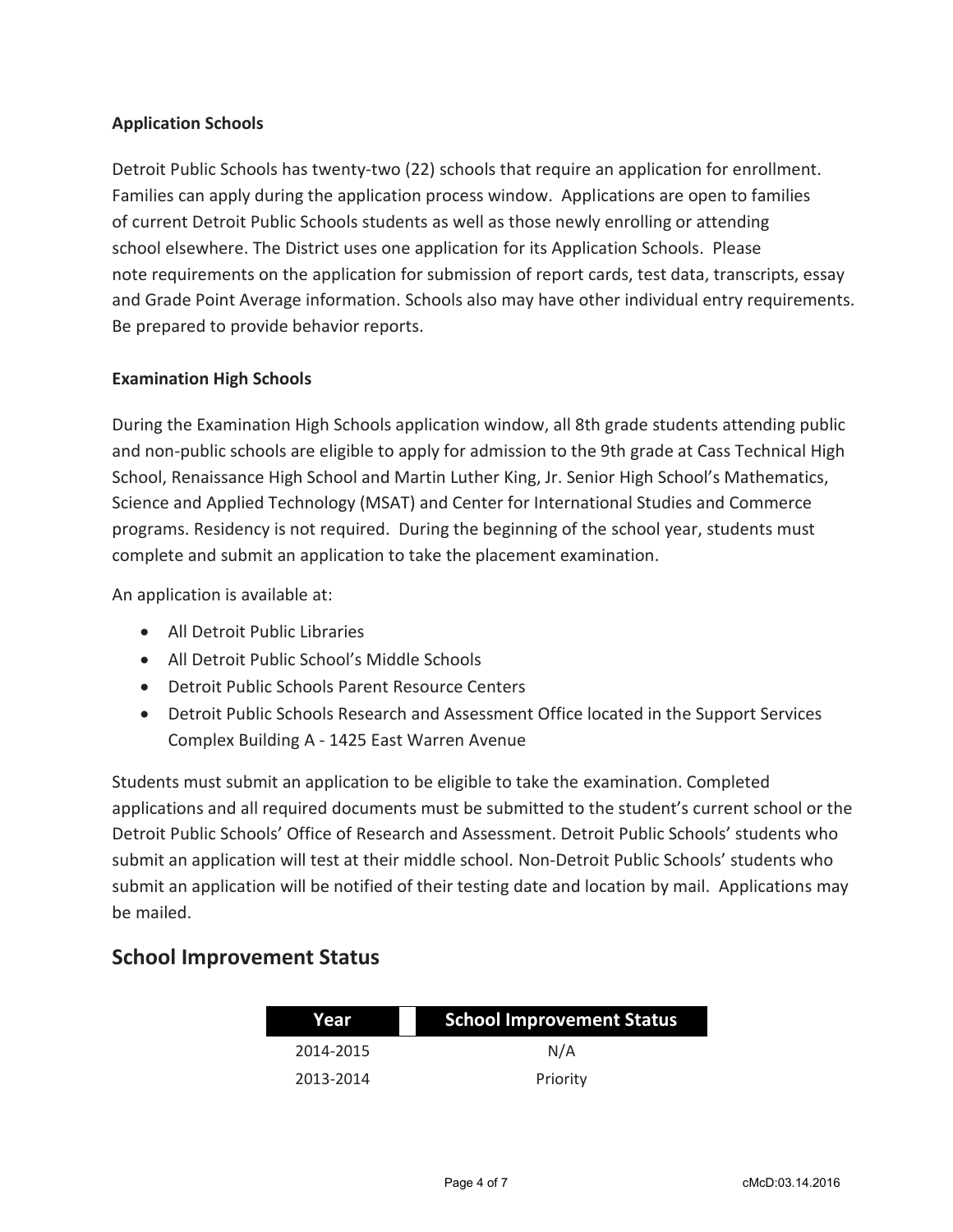# **School Improvement Status (Continued)**

We will continue to work towards meeting our School Improvement Plan goals in reading, writing, mathematics, science and social studies. Research-based strategies, comprehensive data analyses and data driven decision-making drives our school improvement efforts.

# **Detroit Public Schools' Core Curriculum**

Consistent with the Detroit Public Schools 2013-2017 Strategic Plan**,** there are aggressive plans to accelerate the rate of student achievement and to ensure that students graduate with the academic and social skills necessary for success in college and the workplace.

## **Specific curriculum actions are based on the District's strategic plan to:**

- I. Broaden Services to Address Student Needs
- II. Support Parents and Families
- III. Offer Broad/High Quality Programs
- IV. Improve Customer Service
- V. Create Safe Learning Environments
- VI. Transform Central and School-Based services to serve customers better
- VII. Improve Technology
- VIII. Minimize the Impacts of Change
- IX. Foster School-Based Leadership
- X. Celebrate and Promote Success
- XI. Ensure Fiscal Stability
- XII. Improve Attendance and Discipline

The "Neighborhood-Centered, Quality Schools," Strategic Plan, is available online at [http://detroitk12.org/content/wp-content/uploads/2013/03/Strategic\\_Plan\\_DRAFT-FINAL.pdf](http://detroitk12.org/content/wp-content/uploads/2013/03/Strategic_Plan_DRAFT-FINAL.pdf)

## **Access to the Core Curriculum**

The instructional strategies and grade level expectations are aligned to the Michigan Department of Education standards (science and social studies) and Common Core State Standards (mathematics and English language arts). This represents the core curriculum for Detroit Public Schools which is supported by the texts, materials, computer software and other school level resources used daily in the classrooms. All of the professional development activities are aligned to the core curriculum and/or standards. The implementation is a process delineated in the District Academic Plan:

[\(http://detroitk12.org/content/wp-content/uploads/2012/05/FINALAcademicPlanExecutive-](http://detroitk12.org/content/wp-content/uploads/2012/05/FINALAcademicPlanExecutive-Summary_2012.pdf)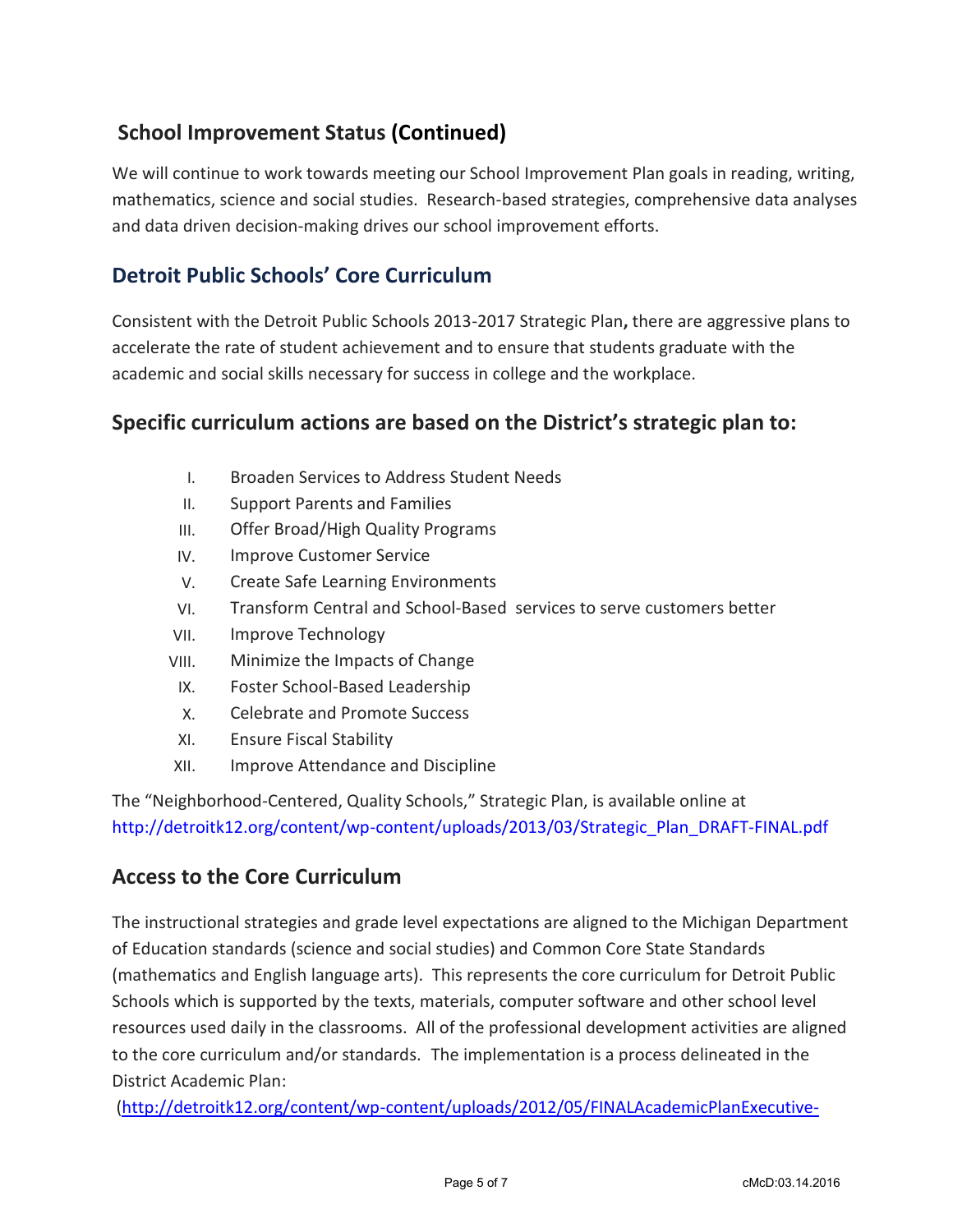# **Parent-Teacher Conferences (Interactions) (Continued)**

Summary 2012.pdf). This plan serves as the framework for each school's academic achievement plan. The frequent monitoring of the implementation of these plans are conducted by the school diagnostic visits, review of the benchmark assessments, use of the teacher evaluation tool and adherence to the pacing calendar. The public may access the core curriculum via our public website [www.detroitk12.org](http://www.detroitk12.org/) and then click on the link to the individual academic offices.

Parents/Guardians are offered classes through Parent University to increase parenting skills, early childhood literacy, adult literacy and GED. During the school year, the Parent Resource Centers are a valuable resource that allow parents and other community members to participate in regular and on-going informational and participatory sessions focused on curriculum and instruction. The Detroit Public Schools Hub, Web up-dates and semi-annual progress reports are a means to disseminate achievement information to educators.

## **Student Achievement Results**

Aggregate Student Achievement Results and Detroit Public Schools Quarterly NWEA~MAP Reading and Mathematics reports for our school can be found in the Resources section of our school's website at http://detroitk12.org/schools/fisherlower/. The following reports are available on the Detroit Public Schools' web page at the Research, Evaluation and Assessment site at <http://detroitk12.org/data/rea/> :

- District Profile Report
- Combined School Profile Reports
- Individual School Profile Reports
- NWEA~MAP aggregate student achievement results
- [Michigan Accountability Scorecard Report](https://goo.gl/GmqXJ4) at (https://goo.gl/GmqXJ4)
- [Annual Education Report](http://detroitk12.org/aer) at (detroitk12.org/aer)

## **Parent-Teacher Conferences (Interactions)**

| <b>School Year</b> | <b>Total Parent</b><br><b>Interactions</b> | Percent |
|--------------------|--------------------------------------------|---------|
| 2014-2015          | 339                                        | 22.8%   |
| 2013-2014          | 333                                        | 23.0%   |

The Detroit Public Schools' Office of Research and Assessment has developed a data collection system which has enabled the District to comply with the Annual Education Report criteria of